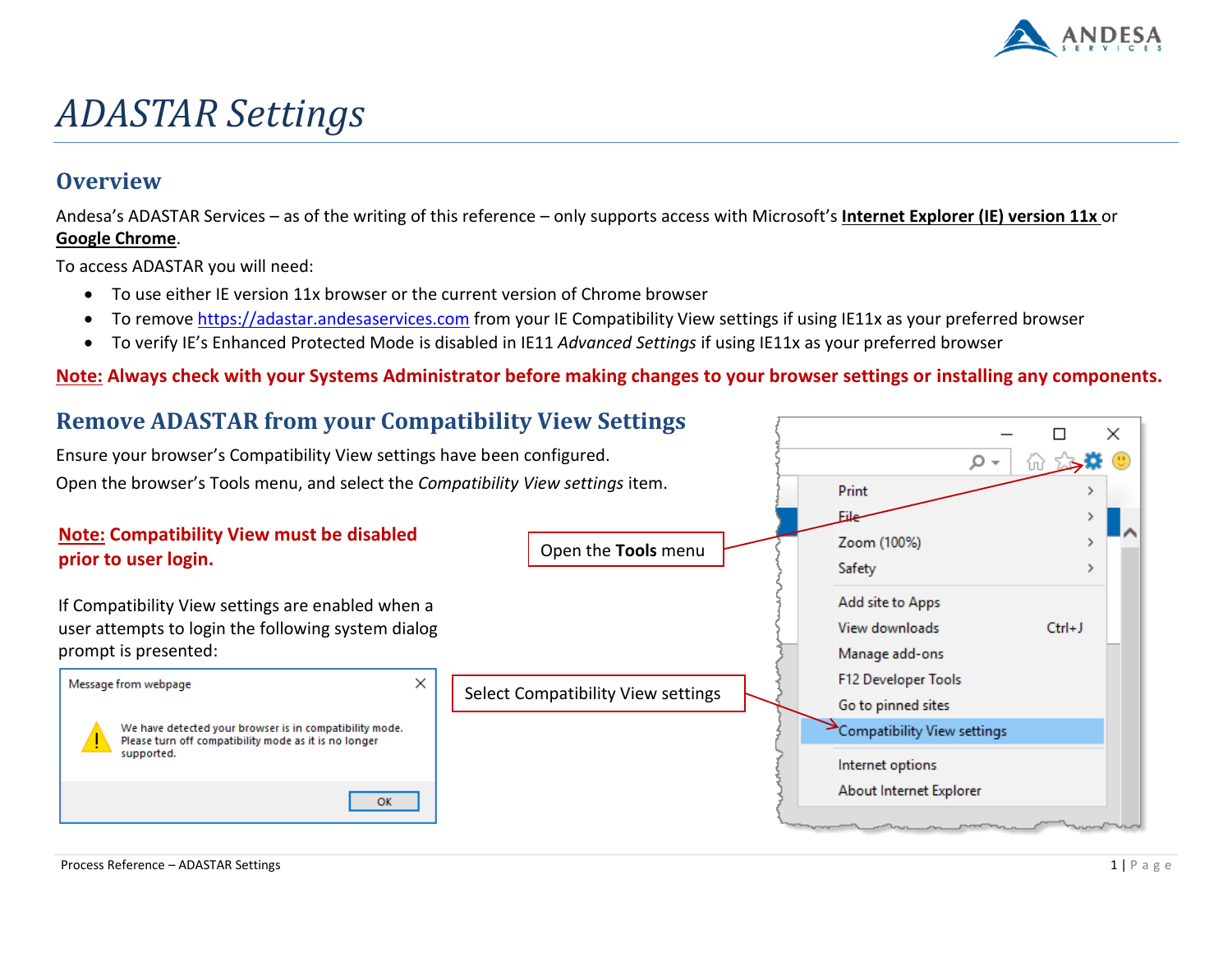

In the *Compatibility View Settings* window, confirm the site's domain name is NOT listed in the *Websites you've added to Compatibility view:* text field. If the domain name is listed in the website list:

- Highlight the domain
- Click the **Remove** button



Once you have confirmed *andesaservices.com* is not in *Compatibility view* mode, or has been removed from the *Compatibility view* list, click **Close**.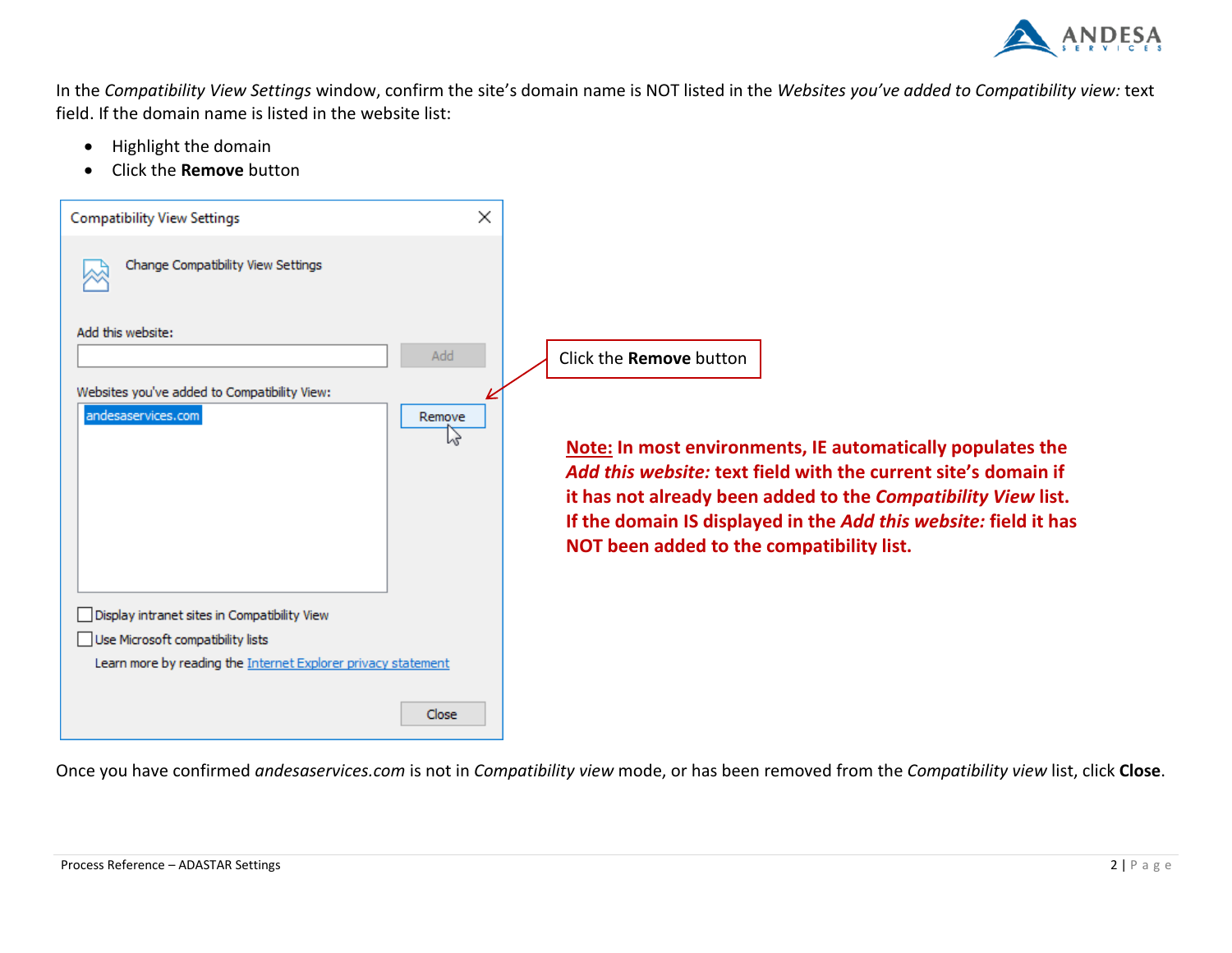

## **Disable Enhanced Protected Mode – IE11**

*Enhanced Protected Mode* is a Microsoft security feature that was first introduced in Windows 8. When enabled, add-ons (toolbars, plug-ins, and extensions) are only allowed to be loaded when they are compatible with *Enhanced Protected Mode*.

In IE versions 11 *Enhanced Protected Mode* must be disabled to access ADASTAR.

Open the *Internet Options* menu, click the *Advanced* tab, uncheck the *Enable Enhanced Protected Mode\** item (found under *Security*). Click **OK**.

| ?<br>$\mathbf x$<br><b>Internet Options</b>                                                                                                                                                                                                                                                                                                                                          |                                                                                                              |
|--------------------------------------------------------------------------------------------------------------------------------------------------------------------------------------------------------------------------------------------------------------------------------------------------------------------------------------------------------------------------------------|--------------------------------------------------------------------------------------------------------------|
| Advanced<br>General Security Privacy<br>Content   Connections   Programs<br>Settings<br>Security<br>Allow active content from CDs to run on My Computer*<br>Allow active content to run in files on My Computer*<br>Allow software to run or install even if the signature is inv<br>Block unsecured images with other mixed content<br>Check for publisher's certificate revocation |                                                                                                              |
| Check for server certificate revocation*<br>Check for signatures on downloaded programs<br>Do not save encrypted pages to disk<br>Empty Temporary Internet Files folder when browser is cl<br><b>Z</b> Enable DOM Storage<br>Enable Enhanced Protected Mode*<br>V Enable Integrated Windows Authentication*<br>Enable native XMLHTTP support                                         | Disable - uncheck if checked – the Enable Enhanced Protected Mode* item                                      |
| Enable SmartScreen Filter<br><b>III</b><br>∢<br>*Takes effect after you restart your computer                                                                                                                                                                                                                                                                                        |                                                                                                              |
| Restore advanced settings<br>Reset Internet Explorer settings                                                                                                                                                                                                                                                                                                                        | <b>Note: Always check with your Systems Administrator</b><br>before making changes to your browser settings. |
| Resets Internet Explorer's settings to their default<br>Reset<br>condition.<br>You should only use this if your browser is in an unusable state.                                                                                                                                                                                                                                     |                                                                                                              |
| Some settings are managed by your system administrator.<br>OK<br>Cancel<br>Apply                                                                                                                                                                                                                                                                                                     |                                                                                                              |